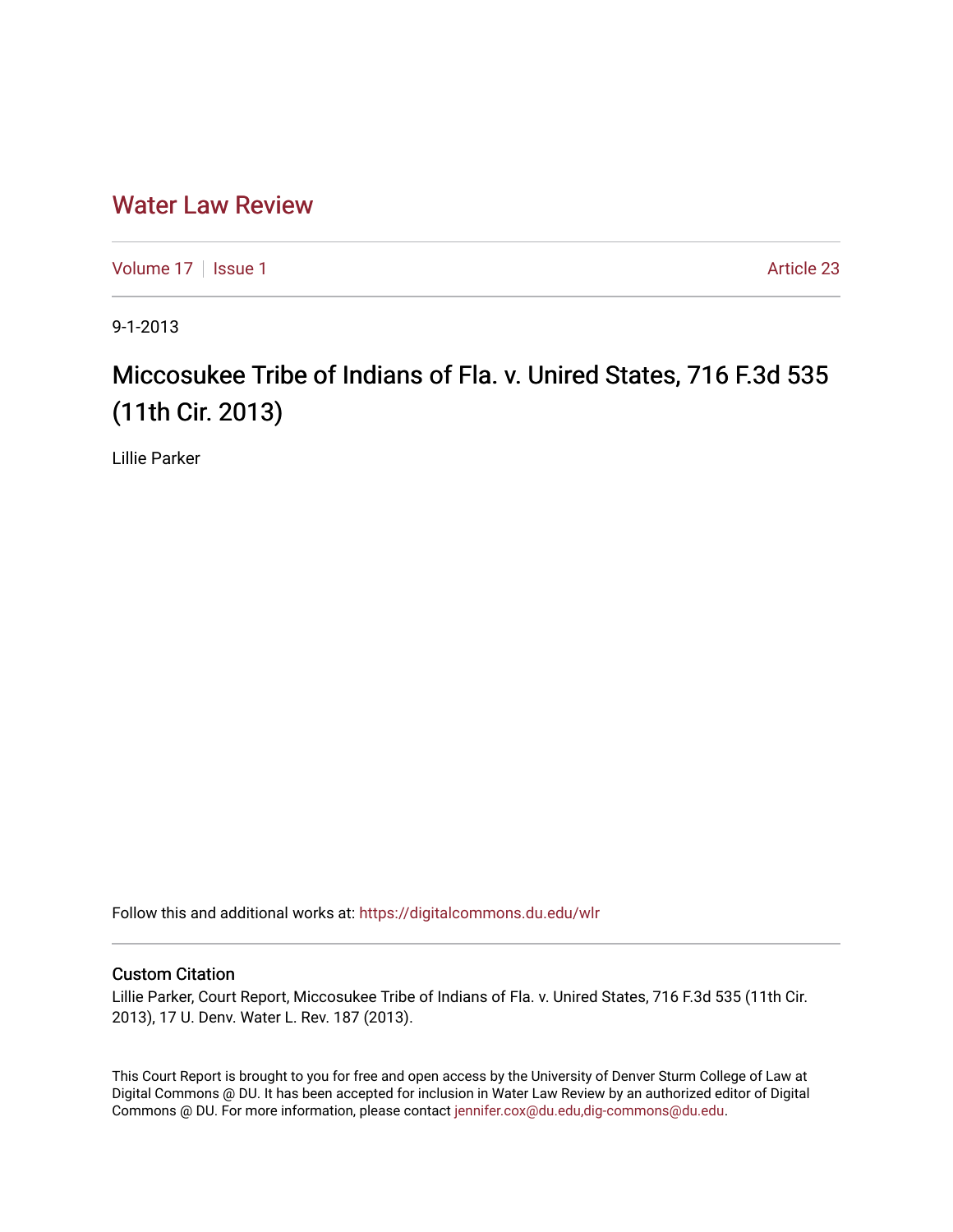Finally, the court addressed Katie John's argument that "public lands" under **ANILCA** extends to waters appurtenant to land allotted **by** the **ANAA** to an Alaska Native. The **1906 ANAA** and its successor, the **ANCSA** of **1971,** granted the Secretary of the Interior the power to allot a 160-acre piece of unappropriated land to an Alaskan Native. In the **1999** Rules, the Secretaries did not list waters appurtenant to these allotments as "public lands." Instead, the Secretaries delegated to the Federal Subsistence Board ("FSB") the authority to, decide this issue. The FSB decided to identify which, if any, of these waters fall within "public lands" on a "case-by-case basis." In opposition, the State argued that none of the Native allotments, which were conveyed out of the public domain, could give rise to federal reserved water rights. However, the court asserted that it did not need to decide that issue to conclude the Secretaries reasonably delegated the difficult and complex matter to the FSB.

Accordingly, the court affirmed the district court's decision that (i) the Secretaries appropriately implemented Katie *John* land the federal reserved water rights doctrine; (ii) ANILCA's rural subsistence priority can apply to appurtenant waters; (iii) the Secretaries properly excluded certain lands, including lands upstream and downstream from federal reserved land, from the definition of "public lands;" and (iv) agencies may determine reserved water rights for Alaska Native Settlements on a "case-by-case basis."

*Emdy Miler*

## **UNITED STATES COURT OF APPEALS FOR THE ELEVENTH CIRCUIT**

Miccosukee Tribe of Indians of Fla. v. United States, **716 F.3d 535 (11th Cir. 2013).** (holding (i) the Florida Indian Land Claims Settlement Act created no obligation for the United States Army Corps of Engineers to administer its flood management system in a way that protects and does not interfere with the Miccosukee Tribe's rights of use and enjoyment for leased and reservation land, and (ii) the Miccosukee Tribe failed to adequately state due process and equal protection claims).

The Miccosukee Tribe of Indians of Florida ("Tribe") brought this appeal against the United States claiming the Army Corps of Engineers' ("Corps") management of the Central and South Florida Project **("C&SF** Project") caused extreme flooding of tribal lands in violation of its rights under the Constitution and the Florida Indian Land Claims Settlement Act **("FILCSA").**

Several pieces of legislation influenced the actions and outcome of the case. Congress passed the Swamp and Overflowed Lands Act of **1850** in order to bring development to the Everglades of Florida. The Overflowed Lands Act allowed the establishment of a system of canals, levees, locks, and dams to encourage a large migration of individuals and to bring development to the South Florida area. However, the system Florida established proved inadequate to protect against future disaster. Congress then passed the Flood Control Act of 1948, which created the **C&SF** Project and enlisted the Corps to work in conjunction with state and local agencies to better implement the project. Though considered a state project, the Corps maintained operational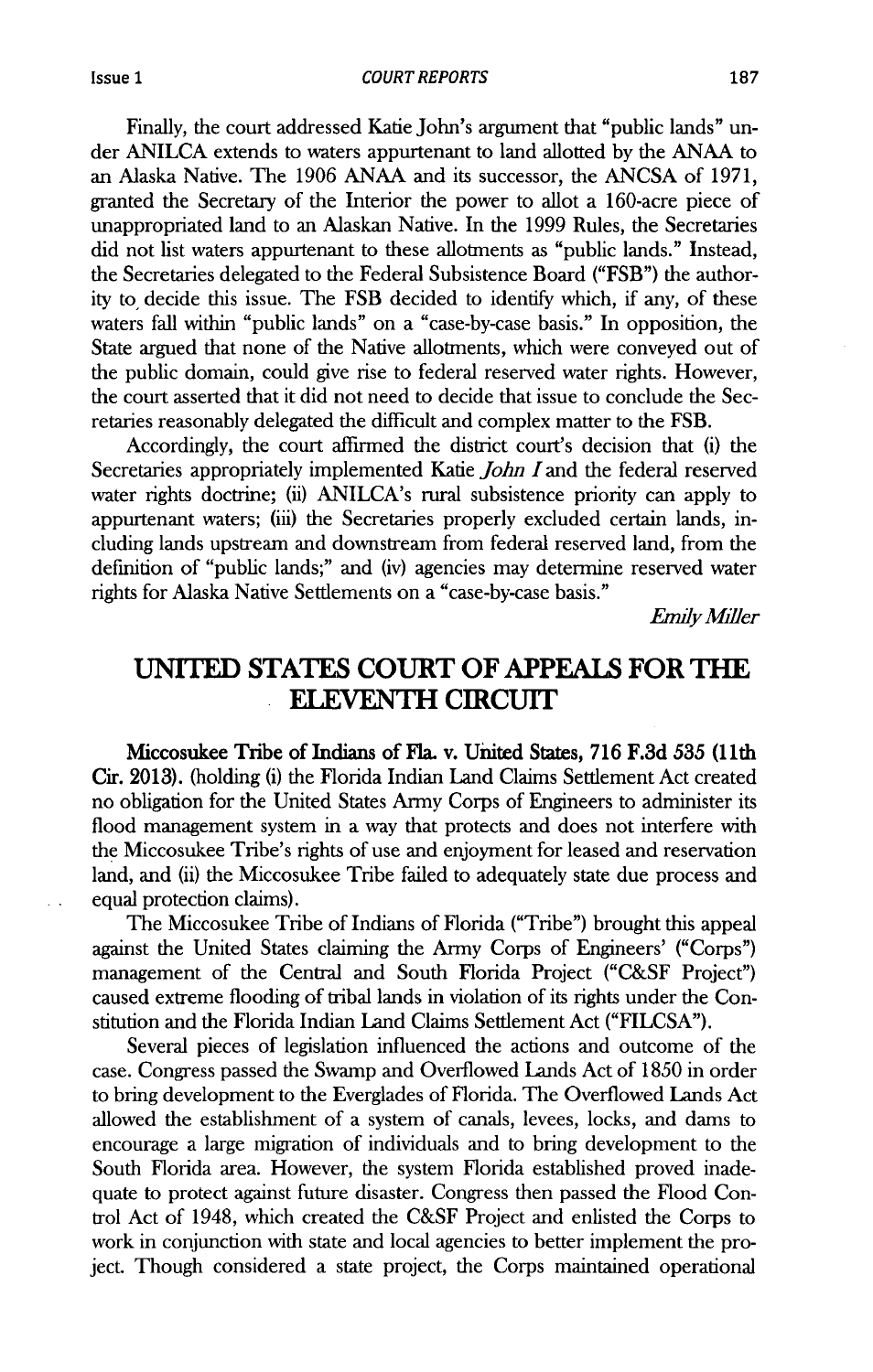control over critical areas of the **C&SF** Project, including the area at issue. The **C&SF** Project addressed three major concerns: preserving the Everglades, providing a water supply, and improving flood protection to South Florida. Prior to the **C&SF** Project, the land **in** and around the Everglades was commercially useless. The canals, water gates, and pump systems the **C&SF** Project constructed have kept much of the land drained and useable for agricultural and residential purposes.

The **C&SF** Project encompasses three geographical areas: the Everglades Agricultural Area, the Water Conservation Area ("WCA"), and Everglades National Park ("Park"). In order to keep the Agricultural Area usable, the Corps drains water from this land into the WCA and, when necessary, releases the water to flow south into the Park. The contested area lies within the WCA. The WCA consists of three reservoirs: WCA **1,** WCA 2, and WCA **3** (divided into WCA **3A** and 3B). Along the southern border of WCA **3** the Corps installed a series of four gates, referred to as the **S-12** gates, to control water flow from the reservoir into the Park. The Corps maintains exclusive control over the flow of water from the reservoir into the Park and with this control comes the ability to influence the ecosystem of the Park. This appeal questions the propriety of the Corps' decisions concerning the operation of the **S-12** gates.

The Corps determines the flow of water from the reservoir to the Park based on the water regulation schedules it promulgates, taking into consideration the maximum and minimum water levels for various areas of the project and the authorized purposes of the **C&SF** Project These schedules consist of set times to open or close certain gates and channels. The Corps may apply its discretion and depart from the schedule under certain circumstances, such as a threat to an endangered species or as a means to maintain the health and safety of the Tribe. When creating the schedules, the Corps must consider the Endangered Species Act of **1973 ("ESA").** Previously, the Corps' water regulation schedules caused severe damage to the Cape Sable seaside sparrow's ("sparrow") habitat, thereby threatening the sparrow's population. In response, Congress implemented three experimental programs in **1983, 1999,** and 2002. The 2002 program, the Interim Operation Plan for the Protection of the Cape Sable Seaside Sparrow ("IOP"), remains the current operating plan. The IOP works **to** create **continuous** dry periods ideal **to** accommodate the sparrow's nesting cycles.

The Everglades area also serves as home to the Tribe. The Tribe holds rights to land **in** the Everglades held **in** trust **by** the federal government ("reservation land") and land provided through a perpetual lease ("leased land") from the State of Florida.

Two treaties established the reservation land: the Treaty of Camp Moultrie of **1823** and the Treaty of Payne's Landing of **1832.** These treaties required native groups in Florida to relinquish all claims to territory in Florida and attempted to create a reservation **in** central Florida. The treaties thus gave the United States control of the Everglades, which Congress transferred to Florida in **1850.** Congress regained control over much of the land through the establishment of Everglades National Park in 1934. Florida then worked to establish a permanent reservation for the Seminole and Miccosukee tribes.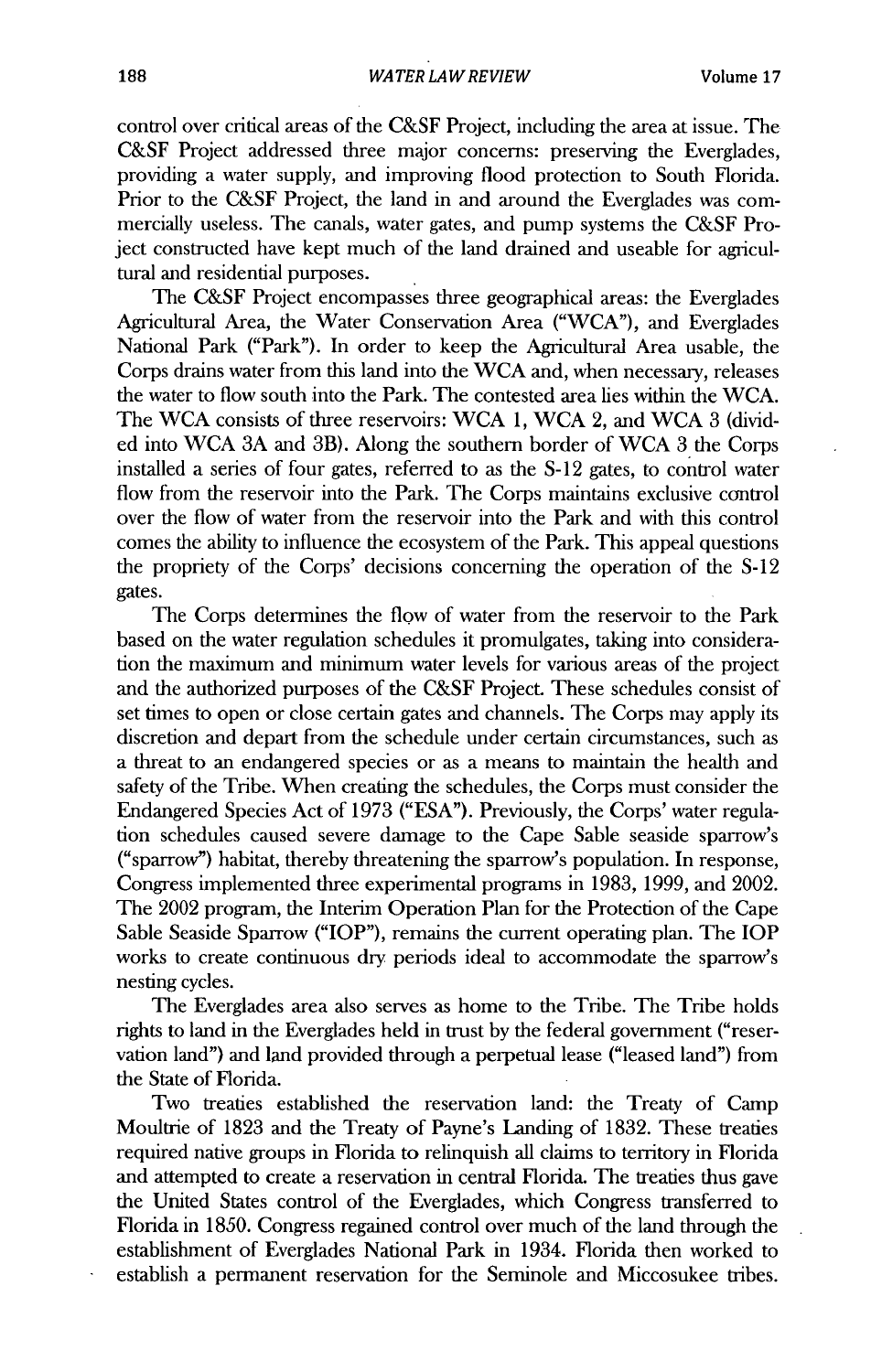Ultimately, the United States established the Miccosukee reservation in Broward County on land within the northwest area of WCA **3A.**

The Tribe gained additional land interests in the Everglades through lease agreements with Florida. The original land lease of **1960** was largely impermanent and rested on uncertain legal foundations. The Tribe challenged its legitimacy in **1979.** Following several negotiations and public hearings, the Tribe and Florida entered into settlement and lease agreements in **1982** in which the Tribe relinquished all rights, tide, interests, or claims to possession of **any** public or private lands or natural resources in Florida. Further, the Tribe conceded that the rights of use and enjoyment granted were not absolute but were subject to the water management activities of the South Florida Water Management District ("SFWMD"), which served as the local sponsor of the **C&SF** Project, and of the Corps. In return, Florida agreed to grant the Tribe a perpetual lease interest, including a right to use and enjoy 143,620 acres bordering the reservation land.

Because the settlement and lease agreements resulted in extinguishment of tribal land claims, both needed congressional approval to take effect. In order to approve these agreements, Congress passed **FILCSA** in **1982.** FILCSA approved the settlement and lease agreements and granted the Tribe rights to enjoy and use the leased land. In exchange, the Tribe relinquished any aboriginal right, title, interest or claim to land. **FILCSA** also recognized that the Tribe received no greater rights or interests outside of those explicitly stated in the lease agreement. In addition, **FILCSA** transferred the reservation land from Florida to the United States ("Trustee Deed") and expressly subjected **the** land to all rights, easements, and reservations favoring SFWMD and the Corps. Ultimately, **FILCSA** granted Florida and the United States the ability to continue water management activities on the reservation and leased land **with**out significant hindrance from the Tribe.

This case was first brought before the United States District Court for the Southern District of Florida ("district court") in **2008,** after a fire in the Park threatened the sparrow habitat and required a deviation from the regulation schedules that resulted in flooding on tribal lands. The Tribe Chairman contacted the Corps and requested that it mitigate the flooding **by** keeping the gates open beyond the regular scheduled closure date, but the Corps, after review, denied the request. The Tribe brought four counts arising from the Corps' alleged mismanagement of the **C&SF** Project. The four counts included (i) a violation of the Tribe's rights under **FILCSA,** (ii) a violation of the Tribe's due process rights, (iii) an action under **FILCSA** for a writ of mandamus against the Corps, and (iv) a violation of the Tribe's equal protection rights. In response to all four counts, the Corps filed a motion to dismiss for failure to state a claim for relief. In support of the motion to dismiss, the Corps argued any rights granted in the lease agreement and Trustee Deed were subject to the express provisions of those agreements. From the Corps' perspective, the agreements provided easements to the **SFWMD** and the Corps superior to the rights granted **to** the Tribe, meaning the Corps was **im**mune from the Tribe's suit. The district court dismissed the first three claims and granted summary judgment on the fourth. The Tribe appealed the district court's decision to the United States Court of Appeals for the Eleventh Circuit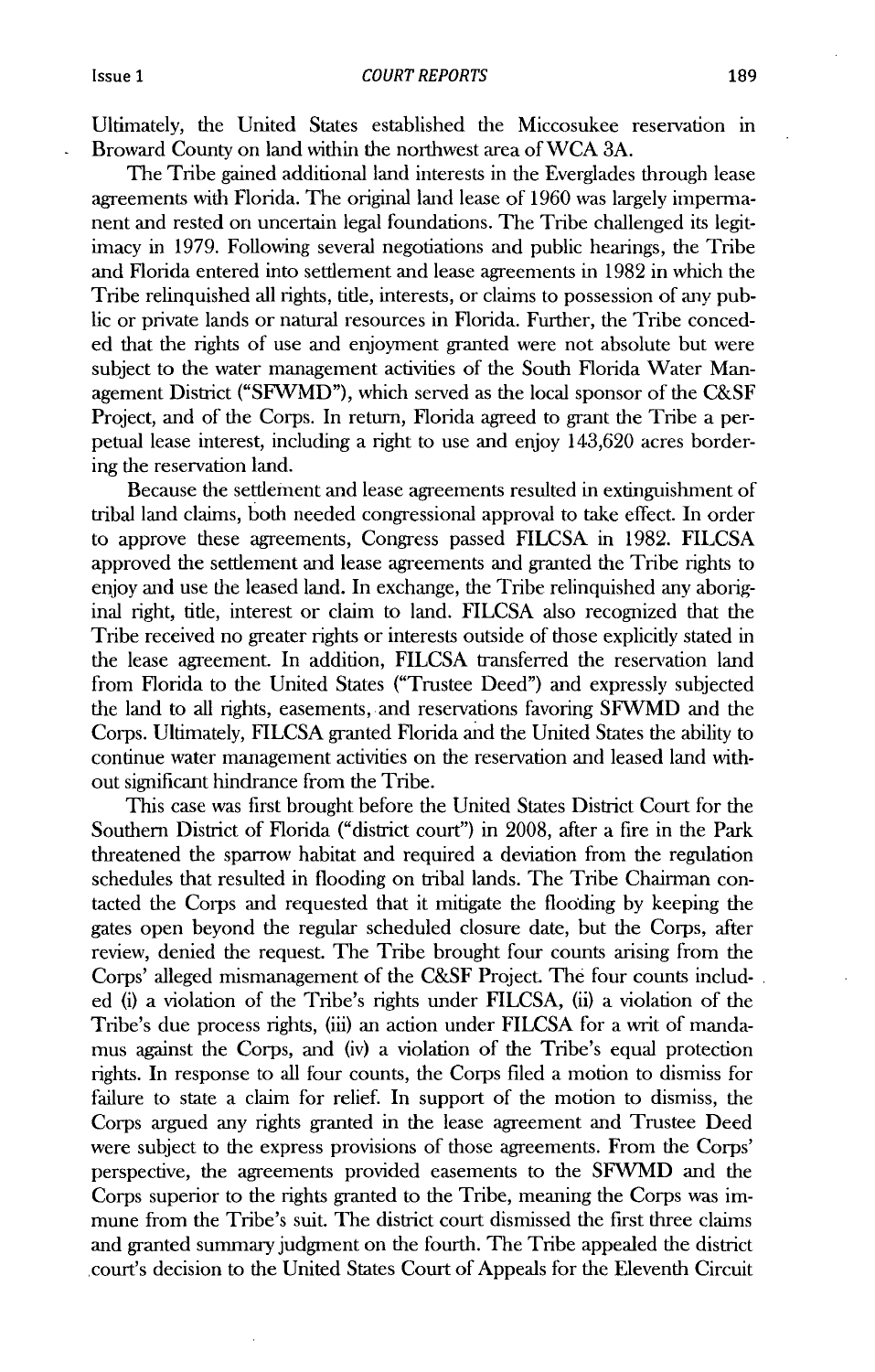("court") seeking a decision requiring the Corps to protect and not interfere with its rights of use and enjoyment of leased and reservation land.

The court considered all four counts on appeal. As a general matter, the court noted that the allegations did not comply with the requirements of *Ashcroft v. Iqbal* because the allegations were general, vague, and conclusory statements. However, the court concluded it could discern enough from the allegations to dispose of the appeal.

Count One and Count Three alleged the Corps had a duty to protect and avoid interference with the Tribe's rights of use and enjoyment under **FILCSA.** The counts differed, however, in the remedy sought. The Tribe sought preliminary and permanent injunctive relief from the Corps' actions in Count One and sought a writ of mandamus in Count Three. The Tribe alleged its right of use and enjoyment originated in the settlement and lease agreements ("agreements") and the Trustee Deed, while the obligation to protect and not interfere originated in **FILCSA.** The court found this interpretation of FILCSA erroneous. The language of **FILCSA** only approves the Lease Agreement and creates the reservation through the Trustee Deed. **FILCSA** does not create an obligation to protect or avoid interference with the Tribe's rights, nor does the language of either the Lease Agreement or the Trustee Deed create such an obligation. The court acknowledged that the Tribe might find this obligation in the Corps' responsibility under its easements to conduct lawful water management activities. The Tribe may have considered the flooding of tribal lands to be beyond the scope of the Corps' responsibilities, equating the flooding to trespassing on tribal lands. The court ultimately dismissed this notion as the easements were not on record and therefore a determination of the scope was not possible. Ultimately, the court dismissed both Counts One and Three as insufficient to state a claim.

Count Two alleged the Corps deprived the Tribe of property without due process. The court agreed the Corps could not take all or part of the Tribe's property granted under the agreements and Trustee Deed without due process, but questioned what process was due to the Tribe. The court presented three factors a plaintiff must allege to claim denial of property without due process of law: (i) deprivation of a constitutionally protected property interest, (ii) governmental action, and .(iii) constitutionally inadequate process. The court found the Tribe failed to allege what process was adequate before the Corps could flood its lands. As such, the Tribe failed to adequately establish a due process claim.

Count Four alleged the Corps deprived the Tribe of equal protection under the law through its water management practices. The Tribe argued they were due protections under the Fourteenth Amendment (which the court corrected to refer to the Fifth Amendment) and that the acts of the United States deprived the Tribe of these protections. Further, the Tribe argued that as a discrete and insular minority, it was unable to take advantage of the majoritarian protections of the political system. The court again found the allegations in Count Four to be so vague and ambiguous that it would have to make multiple assumptions to determine a violation of equal protection rights, including the identity of the beneficiaries of the allegedly discriminatory flooding management. The court refused to entertain such assumptions and found the allega